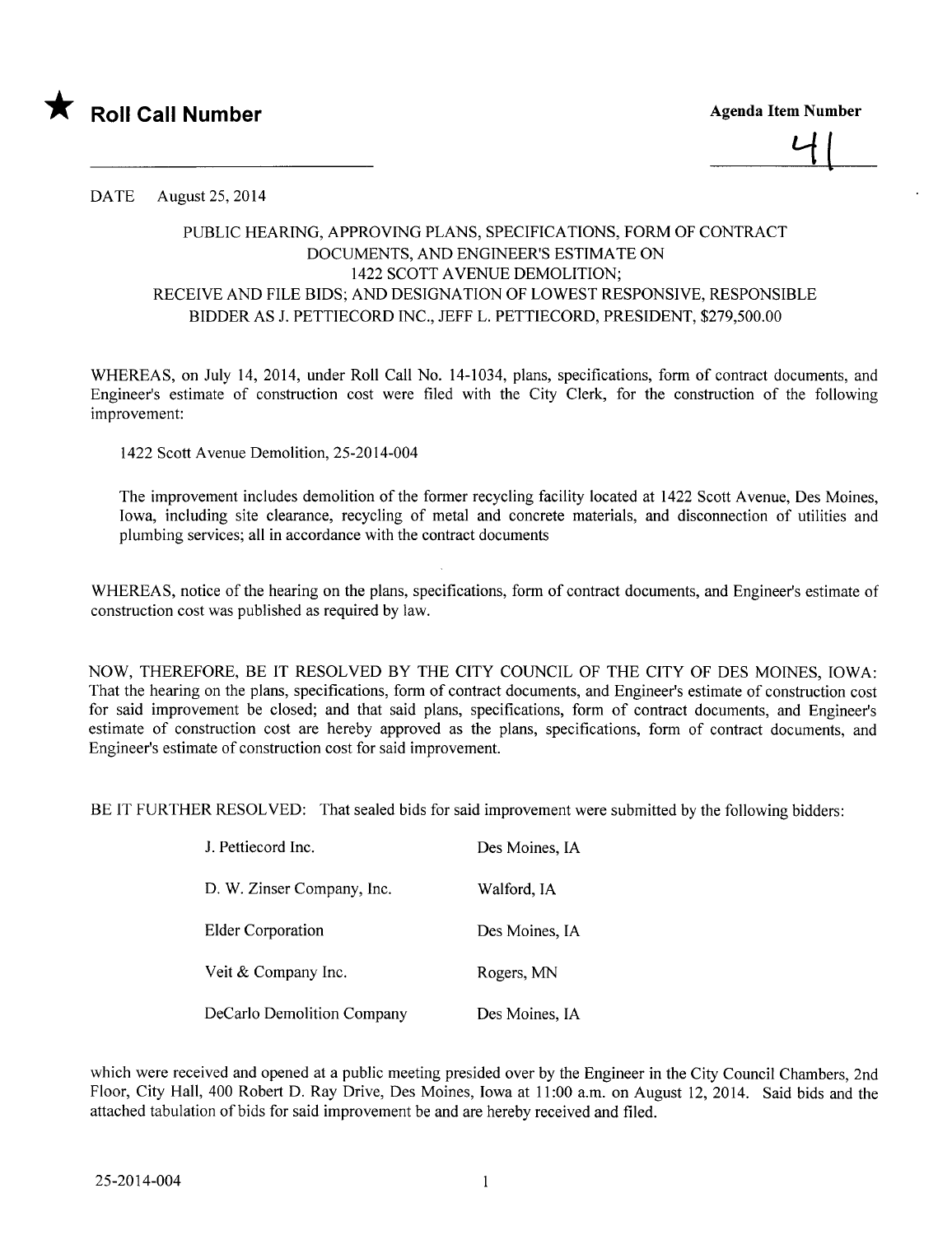

 $\overline{\mathcal{L}}$ 

DATE August 25, 2014

BE IT FURTHER RESOLVED: That the Des Moines City Engineer, as the Engineer, has determined that the lowest responsive, responsible bid for the construction of said improvement was submitted by J. Pettiecord Inc., Jeff L. Pettie cord, President, 5043 NE 22nd Street, Des Moines, lA, 50313 in the amount of \$279,500.00, and said bid be and the same is hereby accepted.

BE IT FURTHER RESOLVED: That the bid security of the unsuccessful bidders be and is hereby authorized and directed to be returned.

BE IT FURTHER RESOLVED: That the Engineer is hereby directed to secure execution by the lowest responsible, responsive Bidder and its surety of the contract documents in the form heretofore approved by this Council; that the Engineer is directed to thereafter present said contract documents to this Council for approval and authorization to the Mayor to sign; and that no contract shall be deemed to exist between the City of Des Moines and said Bidder until said contract has been executed by the Bidder, and shall have been approved by this Council and executed by the Mayor and attested to by the City Clerk.

BE IT FURTHER RESOLVED: That the City Council hereby authorizes the necessary road closures for the Project.

(City Council Communication Number  $/4-4/9$  attached.)

Moved by to adopt.

FORM APPROVED:

Kathleen Vanderpool Deputy City Attorney

FUNDS AVAILABLE

f) M-

Dan E. Ritter Interim Des Moines Finance Director

Funding Source: 2014-2015 CIP, Page Misc. - 10, 1422 Scott Avenue, MS011, Being: Iowa Department of Natural **Examble (\$300,000 maximum, in accordance with Iowa Department of Natural Resources Agreement) being -**\$100,000 financial assurance instrument upon documentation to IDNR that the City acquired the Property, and the remaining \$179,500 pilot demonstration project regarding recovery of scrap metal and concrete for recycling from the Property to reduce material sent to the landfill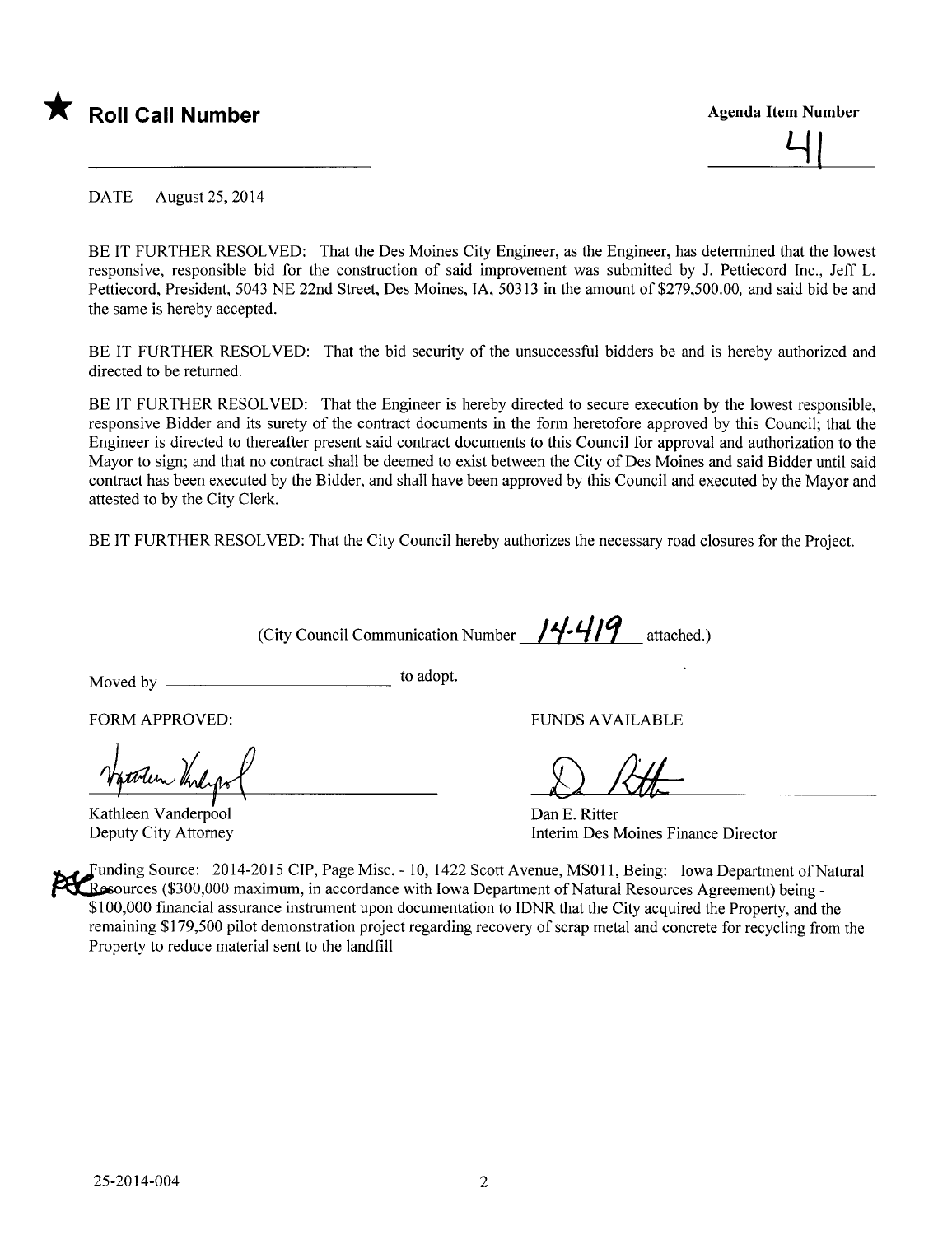

DATE August 25, 2014

COUNCIL ACTION | YEAS | NAYS | PASS | ABSENT **COWNIE COLEMAN GATTO** GRAY **HENSLEY** MAHAFFEY **MOORE** TOTAL MOTION CARRIED APPROVED Mayor I, Diane Rauh, City Clerk of said City Council, hereby certify that at a meeting of the City Council, held on the above date, among other proceedings the above was adopted. IN WITNESS WHEREOF, I have hereunto set my hand and affixed my seal the day and year first above written. City Clerk

Agenda Item Number

 $\mathcal{A}$